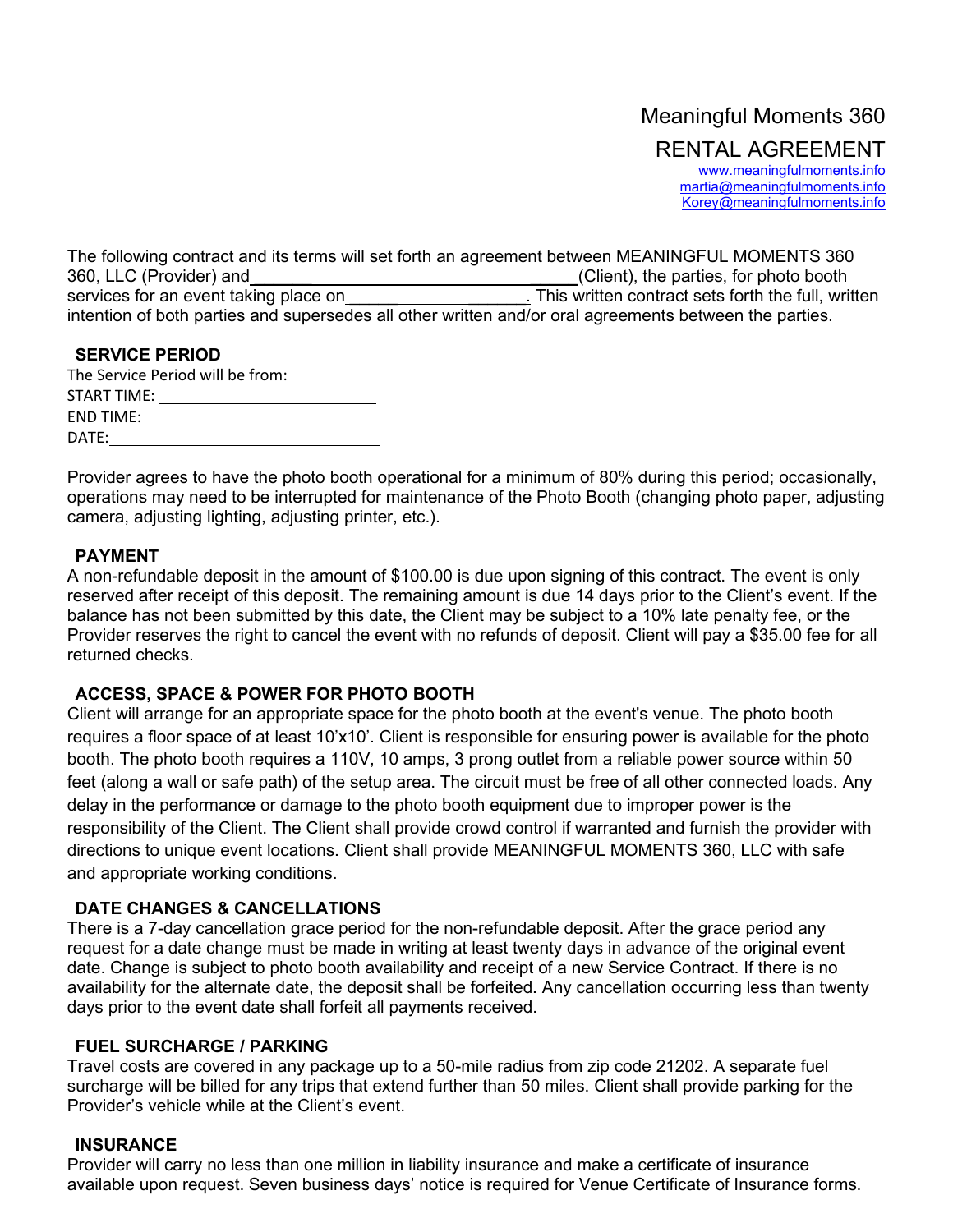443-814-9820 | meaningfulmoments.info | [martia@meaningfulmoments.](mailto:%20martia@meaningfulmoments)info Korey@meaningfulmoments.info

## **OUTDOOR PHOTO BOOTHS**

We hope that the heavens will grant you a perfect day for your outdoor event, however a Plan B needs to be in place in the event of less than favorable weather. If you choose to place the photo booth outdoors, we must be in a spot that is:

- Totally dry; due to electrical equipment
- Must be on paved or grassy surface (no dirt); the color printers won't operate if it's too cold, too hot, or full of dirt.
- Protected from extremes of wind, heat and cold, and direct sunlight but not too dark

Even though MEANINGFUL MOMENTS 360 have lights, your guests have to be able to see us. So don't put us in a dark corner or out in the field. If you can't put us someplace that fits these specifications, we may not be able to operate. If conditions change and become unsafe for an attendant or equipment during an event and a different location at the venue cannot be secured, Provider reserves the right to cancel remaining service time. No refunds will be given in such a case.

# **DAMAGE TO PROVIDER'S EQUIPMENT**

Client acknowledges that it shall be responsible for any damage or loss to the Provider's Equipment caused by any misuse or theft of the Provider's Equipment by Client or its guests (invited or uninvited). Client acknowledges Provider shall have the right to decline service to a client's guests for any misuse, inappropriate photos, or unruly behavior. Provider reserves the right to immediately disrupt service without a refund if the attendant(s) are harassed, threatened, or abused by guest or equipment is damaged by a guest and not repairable on site. We are not the 'fun police' and would rather communicate with Client before any other measures are taken so we can keep the party going!

#### **CHILDREN UNDER 12**

Children love our photo booths, and we love making everyone happy. In some cases, however, we may decide to enforce our "children under 12" policy to maintain order in and around the photo booth. The "children under 12" policy states that Children under the age of 12 will not be permitted in the photo booth without an adult present. The adult does not need to be in the photo with the child/children, but they must be supervising. We very rarely have to enforce this policy.

#### **INDEMNIFICATION**

Client agrees to, and understands the following:

a) Client will indemnify the Provider against all liability related to Client's event during or after Client's event. Client will indemnify Provider from the time of service and on into the future, against any liability associated with Client.

b) Client will indemnify Provider against any and all liability associated with the use of pictures taken within the Photo Booth, its representatives, employees or affiliates at Client's event.

#### **IDLE HOURS AND ADDITIONAL HOURS**

Idle hours can be arranged with the client at an additional cost. An example of Idle Hours is when the booth is booked for 4 hours, where the booth is operational from 5pm-6pm and 7pm-10pm. The booth will be Idle/Closed (at the client's request) from 6pm-7pm. This is usually for meals or speeches. Provider will arrive 60-90 minutes prior to the service start time and depart 30-60 minutes after the service end time. If Provider will be required to arrive or depart outside of these windows, then idle hours will be charged at the rate of \$40 per hour.

Example: Client is having a wedding ceremony in the same location as reception and Client wants booth setup prior to ceremony.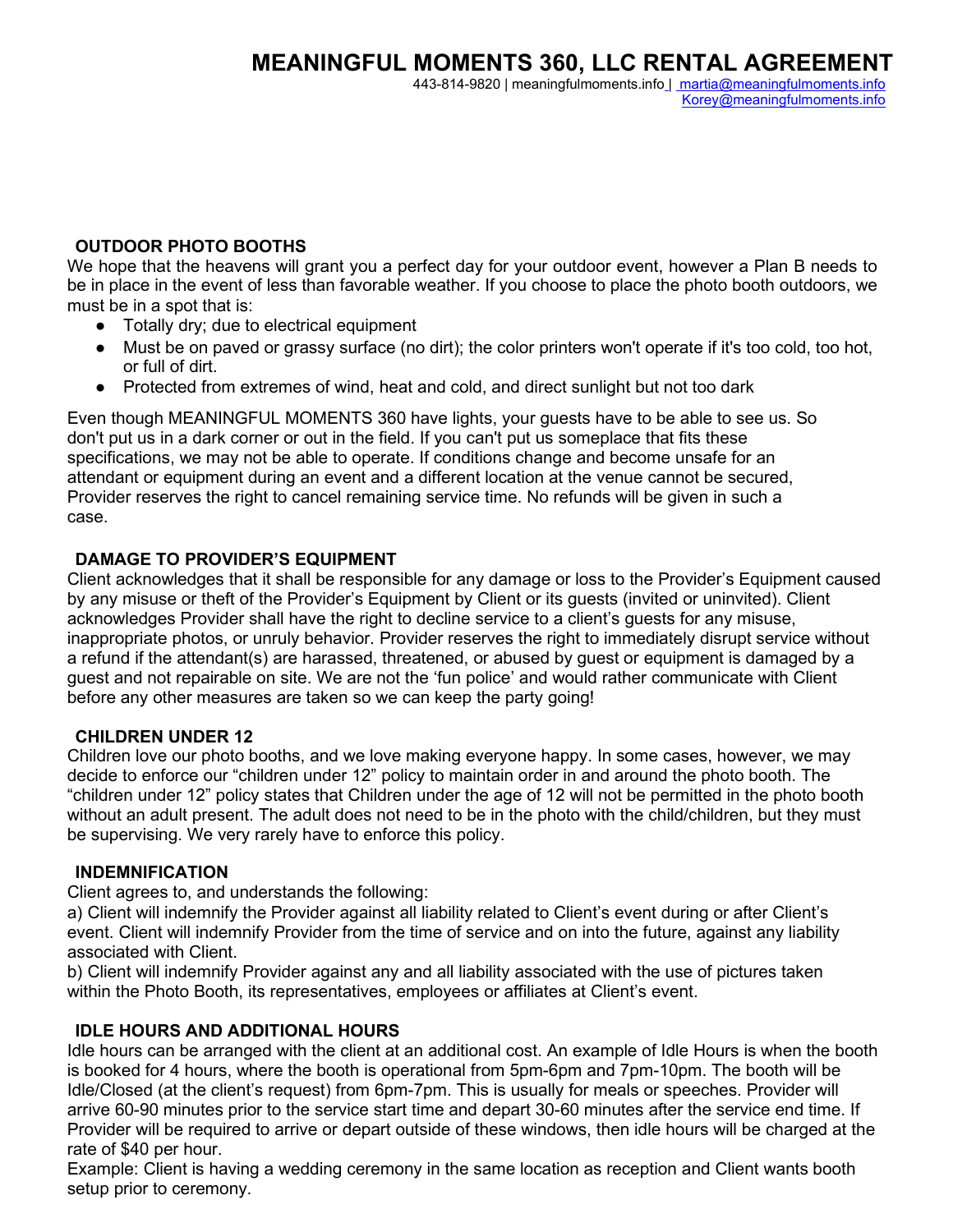If the Client requests additional rental time that exceeds the service period agreed to in the invoice below, the overage in rental time will be billed at the hourly rate of \$150 per hour. Provider will attempt to accommodate Client requests for additional hours. If accommodations can be made to extend the rental service time, payment for extra rental time must be paid before additional hours are provided.

# **DRESS**

We want to dress appropriately for your event. If you have any requests, please indicate below. Not all requests are practical (example: Ugly Sweater Party outdoors in August) and some request might incur additional costs (formal tuxedos, specialty costumes). Typical attire includes dark pants/bottoms and logo shirt/blouse indoors and dark bottoms with MEANINGFUL MOMENTS 360 Polo outside (fair style events).

# **RELEASE**

The Client gives the Provider the right to use the photographs and videos from the Client's event in all forms in all manners, including but not limited to the Provider's portfolio page.

Client agrees to, and understands the following:

a) Client will indemnify provider against all liability related to Client's Event during or after Client's event. Client will indemnify Provider from the time of service and on into the future, against any liability associated with Client.

b) Client will indemnify Provider against all liability associated with the use of pictures taken within the Photo Booth its representatives, employees, or affiliates at Client's event.

Model release option please check mark one.

□ YES, I agree to the model release below □ **NO** I do not agree to the model release below

We realize some clients of ours as well as others wish the photos to remain private which is why we have the option above. We'd love to use your photos on our web site but understand your privacy. Client agrees to and understands the following: All guests using the photo booth hereby gives to MEANINGFUL MOMENTS 360 the right and permission to copyright and use, photographic portraits or pictures of any photo booth user who may be included intact or in part, made through all media now or hereafter known for illustration, art, promotion, advertising, trade, or any other purpose. In addition, I hereby release and agree to discharge MEANINGFUL MOMENTS 360, LLCC, from any liability, that may occur or be produced in the taking of said picture or in any subsequent processing thereof, as well as any publication thereof, including without limitation any claims for libel or invasion of privacy.

# **ONLINE PHOTO HOSTING**

We offer online photo hosting for all our events at no additional charge so your friends and family can share and download their favorite memories. Client has additional copy rights to all of the high-resolution images from booth. Provider will not host any non-password protected photos of events at schools. Please let us know how you would like us to share your photos online:

□ Share Online □ Do Not Share the Photos

# **PHOTO DESIGN**

We will customize your photo layout to match the theme of your event. We allow for up to 3 revisions of your layout. After the 3rd revision, a fee of \$15/revision can be billed. Traditionally, we have room for 2 lines of text. Please tell us what you'd like the footer of your photos to say.

Line 1: Line 2:

We can modify the layout if you wish to include graphics, logos, more text, etc. If you have any other input on your photo layout, please tell us what you would like,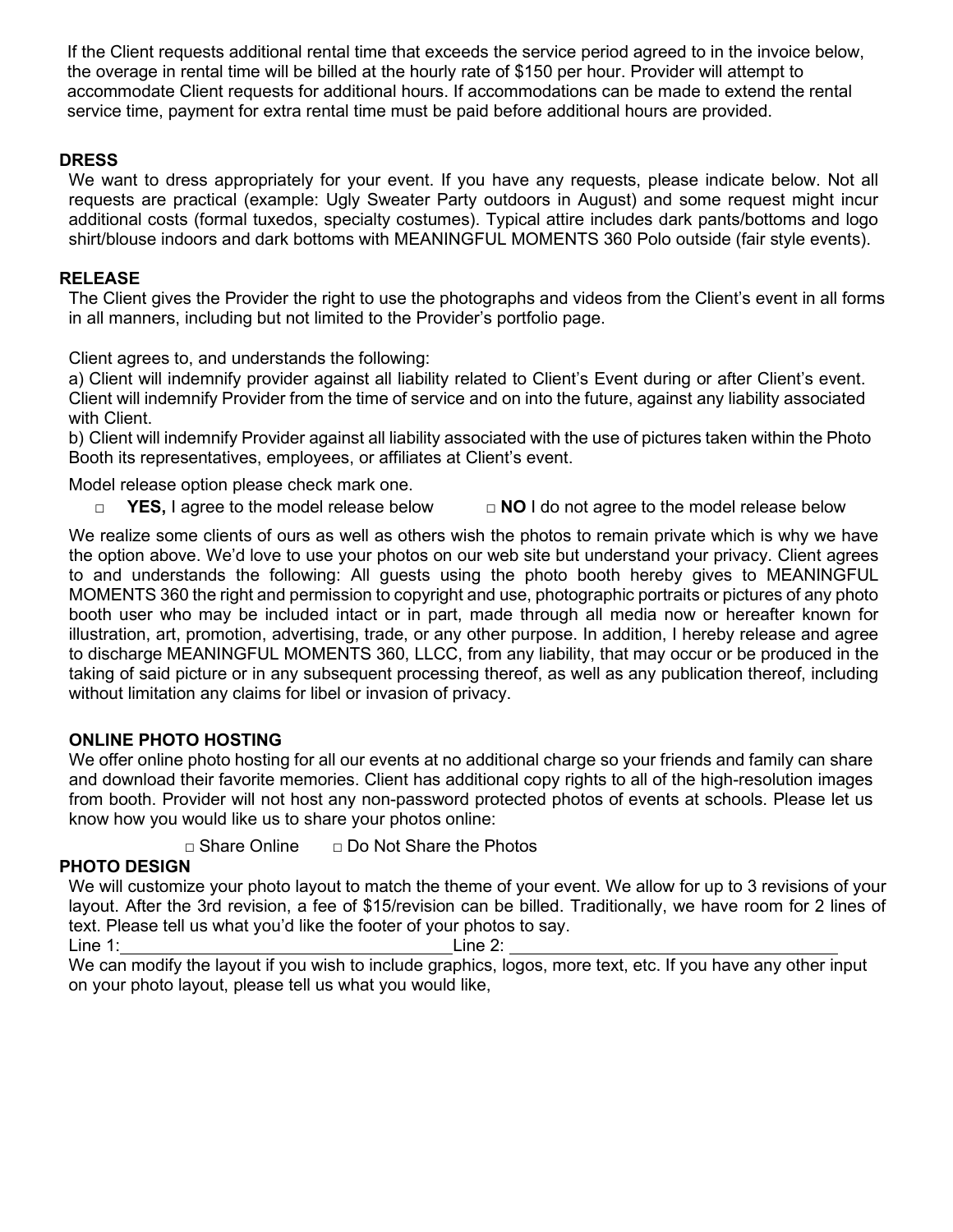#### **MEALS**

For most events, we plan to have 1-2 attendants operating the photo booth for the duration of the event. Will the attendants be welcome to eat the venue provided meal?

□ YES, the attendants may eat □ NO, please eat before arriving

## **GRATUITY**

We don't charge gratuity and we never assume that we can put out a TIP JAR, but at several events our guests and clients have asked us "Where is your Tip Jar?" Please let us know if you approve of a Tip Jar for your event.

 $\Box$  YES, you may use a Tip Jar  $\Box$  NO, please do not use a Tip Jar

## **MISCELLANEOUS TERMS**

If any provision of these terms shall be unlawful, void, or for any reason unenforceable under Contract Law, then that provision, or portion thereof, shall be deemed separate from the rest of this contract and shall not affect the validity and enforceability of any remaining provisions, or portions thereof. This is the entire agreement between Provider and Client relating to the subject matter herein and shall not be modified except in writing, signed by both parties. In the event of a conflict between parties, Client agrees to solve any arguments via arbitration. In the event Provider is unable to supply a working photo booth for at least 80% of the Service Period, Client shall be refunded a prorated amount based on the amount of service received. If the printer fails to print out photos on site during the whole duration of the event, the Provider will issue a full refund. The Provider will be allowed to give a website link to the Client where their guests can log onto to download the digital files for their own use free of charge. Printing of photos clause does not apply to strictly social media booths.

#### **Client Contact Information**

| Name / Company          |  |
|-------------------------|--|
| <b>Full Address</b>     |  |
| Type of Event           |  |
| Date and Time of Event  |  |
| Mobile Phone #          |  |
| Other Phone #           |  |
| Email address           |  |
| <b>Requested Attire</b> |  |

#### **Venue Information**

| Venue Name                    |               |                                  |                                    |
|-------------------------------|---------------|----------------------------------|------------------------------------|
| Complete Address              |               |                                  |                                    |
| Booth Location at Venue:      |               |                                  |                                    |
| Please Mark Applicable:       | $\Box$ Inside | □ Outside/Covered □ Ground Floor | $\Box$ Elevator Access Upper Level |
| Contact Name                  |               |                                  |                                    |
| Event Date                    |               |                                  |                                    |
| Number of guests expected     |               |                                  |                                    |
| Type of Parking (Free or Pay) |               |                                  |                                    |